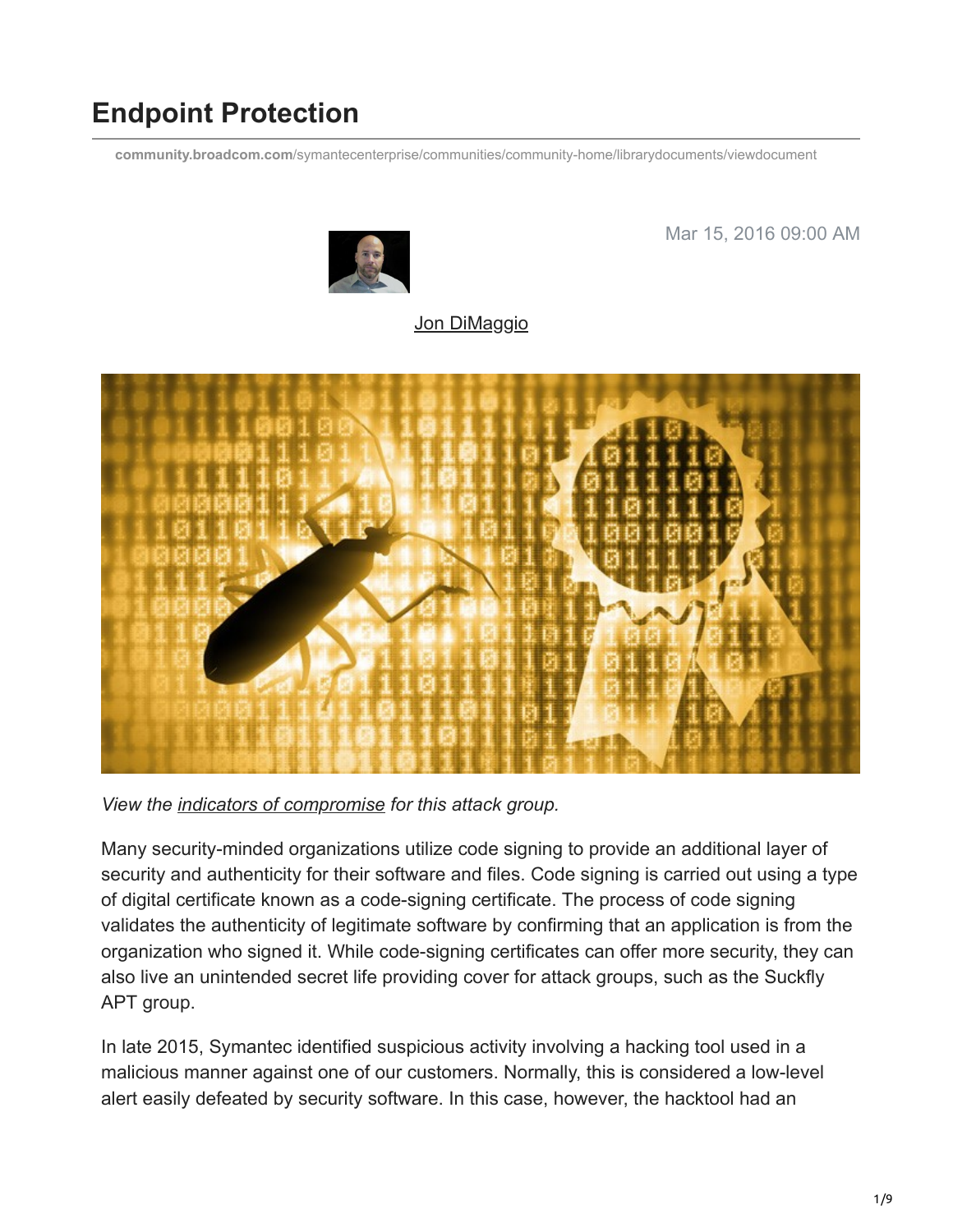unusual characteristic not typically seen with this type of file; it was signed with a valid code-signing certificate. Many hacktools are made for less than ethical purposes and are freely available, so this was an initial red flag, which led us to investigate further.

As our investigation continued, we soon realized this was much larger than a few hacktools. We discovered Suckfly, an advanced threat group, conducting targeted attacks using multiple stolen certificates, as well as hacktools and custom malware. The group had obtained the certificates through pre-attack operations before commencing targeted attacks against a number of government and commercial organizations spread across multiple continents over a two-year period. This type of activity and the malicious use of stolen certificates emphasizes the importance of safeguarding certificates to prevent them from being used maliciously.

#### **An appetite for stolen code-signing certificates**

Suckfly has a number of hacktools and malware varieties at its disposal. Figure 1 identifies the malware and tools based on functionality and the number of signed files with unique hashes associated with them.



*Figure 1. Suckfly hacking tools and malware, characterized by functionality*

The first signed hacktool we identified in late 2015 was a digitally signed brute-force server message block (SMB) scanner. The organization associated with this certificate is a South Korean mobile software developer. While we became initially curious because the hacktool was signed, we became more suspicious when we realized a mobile software developer had signed it, since this is not the type of software typically associated with a mobile application.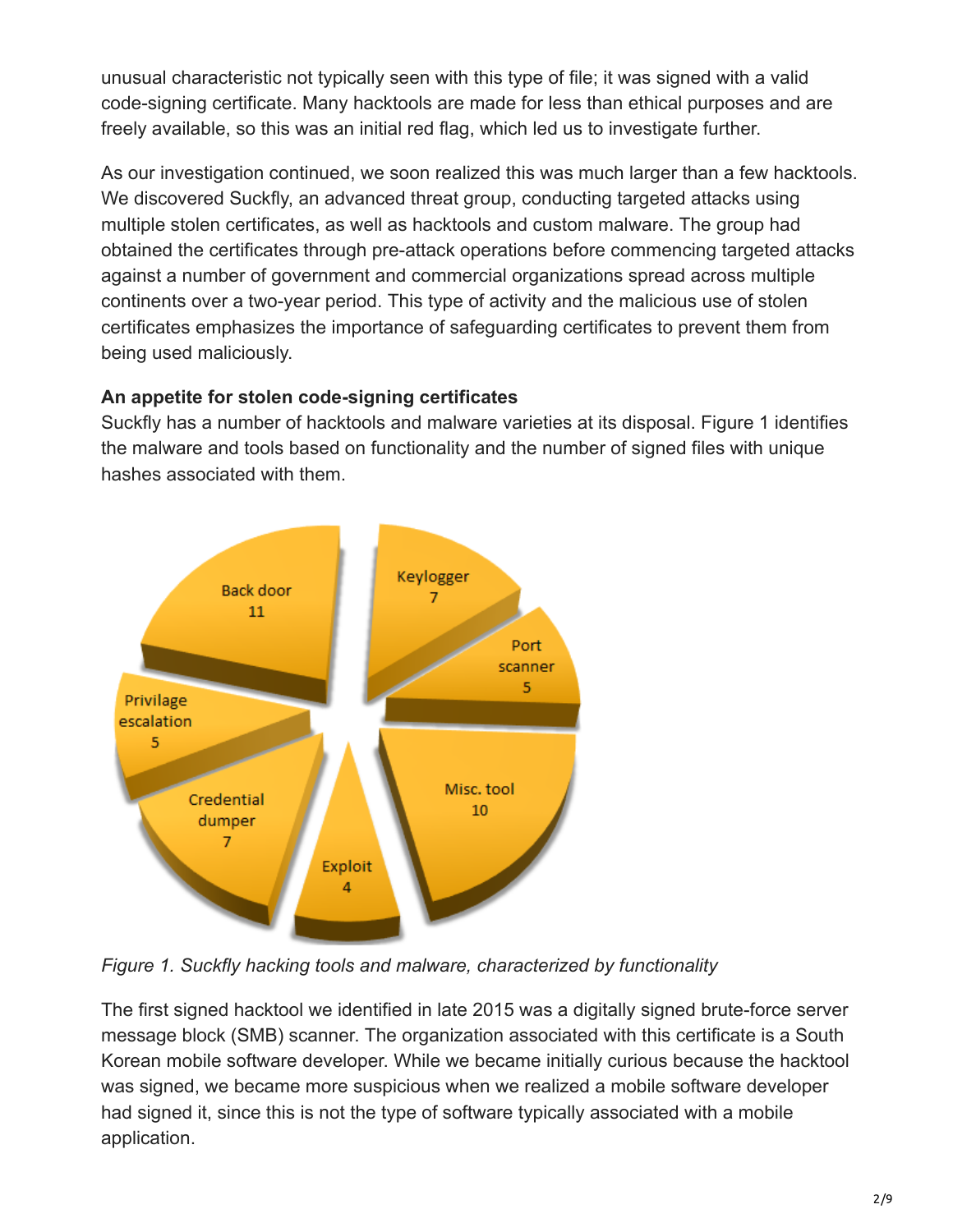Based on this discovery, we began to look for other binaries signed with the South Korean mobile software developer's certificate. This led to the discovery of three additional hacktools also signed using this certificate. In addition to being signed with a stolen certificate, the identified hacktools had been used in suspicious activity against a US-based health provider operating in India. This evidence indicates that the certificate's rightful owner either misused it or it had been stolen from them. Symantec worked with the certificate owner to confirm that the hacktool was not associated with them.

Following the trail further, we traced malicious traffic back to where it originated from and looked for additional evidence to indicate that the attacker persistently used the same infrastructure. We discovered the activity originated from three separate IP addresses, all located in Chengdu, China.

In addition to the traffic originating from Chengdu, we identified a selection of hacktools and malware signed using nine stolen certificates.

The nine stolen certificates originated from nine different companies who are physically located close together around the central districts of Seoul, South Korea. Figure 2 shows the region in which the companies are located.



*Figure 2. Map showing the central districts of Seoul, where the companies with the stolen certificates are located (Map data © 2016 SK planet)*

While we do not know the exact circumstances of how the certificates were stolen, the most likely scenario was that the companies were breached with malware that had the ability to [search for and extract certificates from within the organization. We have seen this capability](https://community.broadcom.com/symantecenterprise/viewdocument?DocumentKey=237adfd4-eb62-43b4-8424-78ea5f427b80&CommunityKey=1ecf5f55-9545-44d6-b0f4-4e4a7f5f5e68&tab=librarydocuments)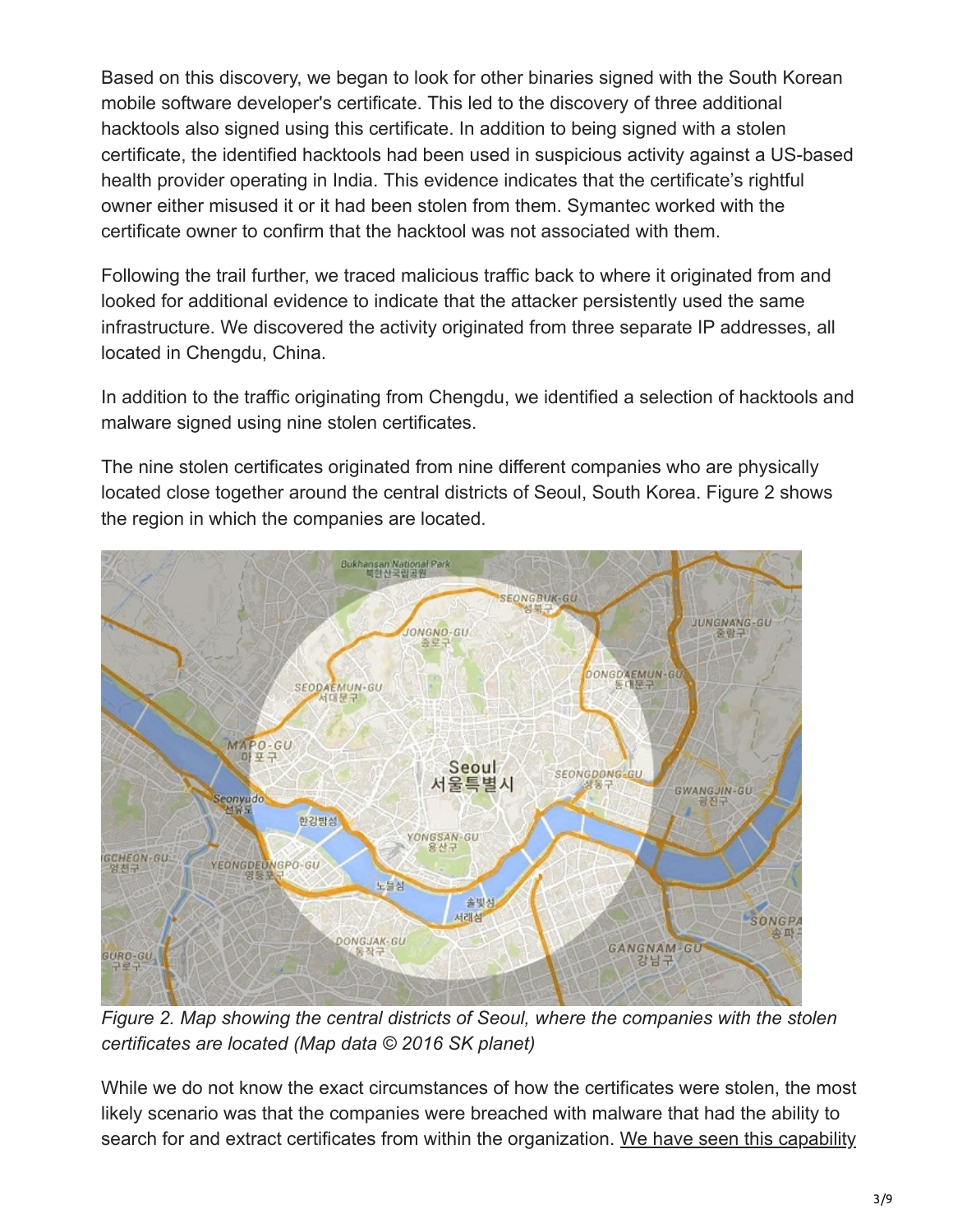#### [built into a wide range of threats for a number of years now.](https://community.broadcom.com/symantecenterprise/viewdocument?DocumentKey=237adfd4-eb62-43b4-8424-78ea5f427b80&CommunityKey=1ecf5f55-9545-44d6-b0f4-4e4a7f5f5e68&tab=librarydocuments)

The organizations who owned the stolen certificates were from four industries (see Figure 3).



*Figure 3. Owners of stolen certificates, by industry*

## **A timeline of misuse**

We don't know the exact date Suckfly stole the certificates from the South Korean organizations. However, by analyzing the dates when we first saw the certificates paired with hacktools or malware, we can gain insight into when the certificates may have been stolen. Figure 4 details how many times each stolen certificate was used in a given month.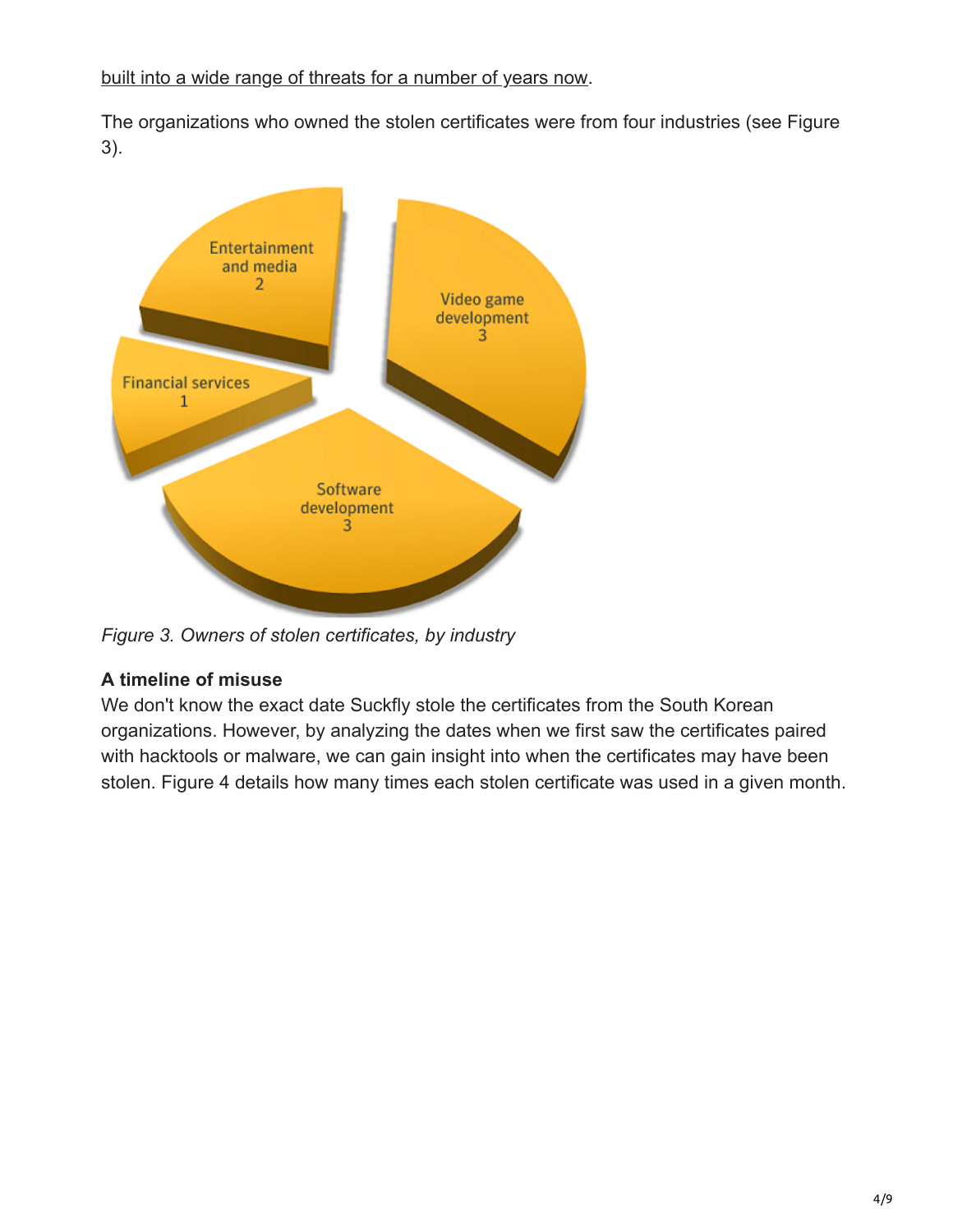

*Figure 4. Tracking Suckfly's use of stolen certificates, by month*

The first sighting of three of the nine stolen certificates being used maliciously occurred in early 2014. Those three certificates were the only ones used in 2014, making it likely that the other six were not compromised until 2015. All nine certificates were used maliciously in 2015.

Based on the data in Figure 4, the first certificates used belonged to Company A (educational software developer) and Company B (video game developer #2). Company A's certificate was used for over a year, from April 2014 until June 2015 and Company B's certificate was used for almost a year, from July 2014 until June 2015. When we discovered this activity, neither company was aware that their certificates had been stolen or how they were being used. Since the companies were unaware of the activity, neither stolen certificate had been revoked. When a certificate is revoked, the computer displays a window explaining that the certificate cannot be verified and should not be trusted before asking the user if they want to continue with the installation.

## **Signed, sealed, and delivered**

As noted earlier, the stolen certificates Symantec identified in this investigation were used to sign both hacking tools and malware. Further analysis of the malware identified what looks like a custom back door. We believe Suckfly specifically developed the back door for use in cyberespionage campaigns. Symantec detects this threat as **Backdoor.Nidiran**.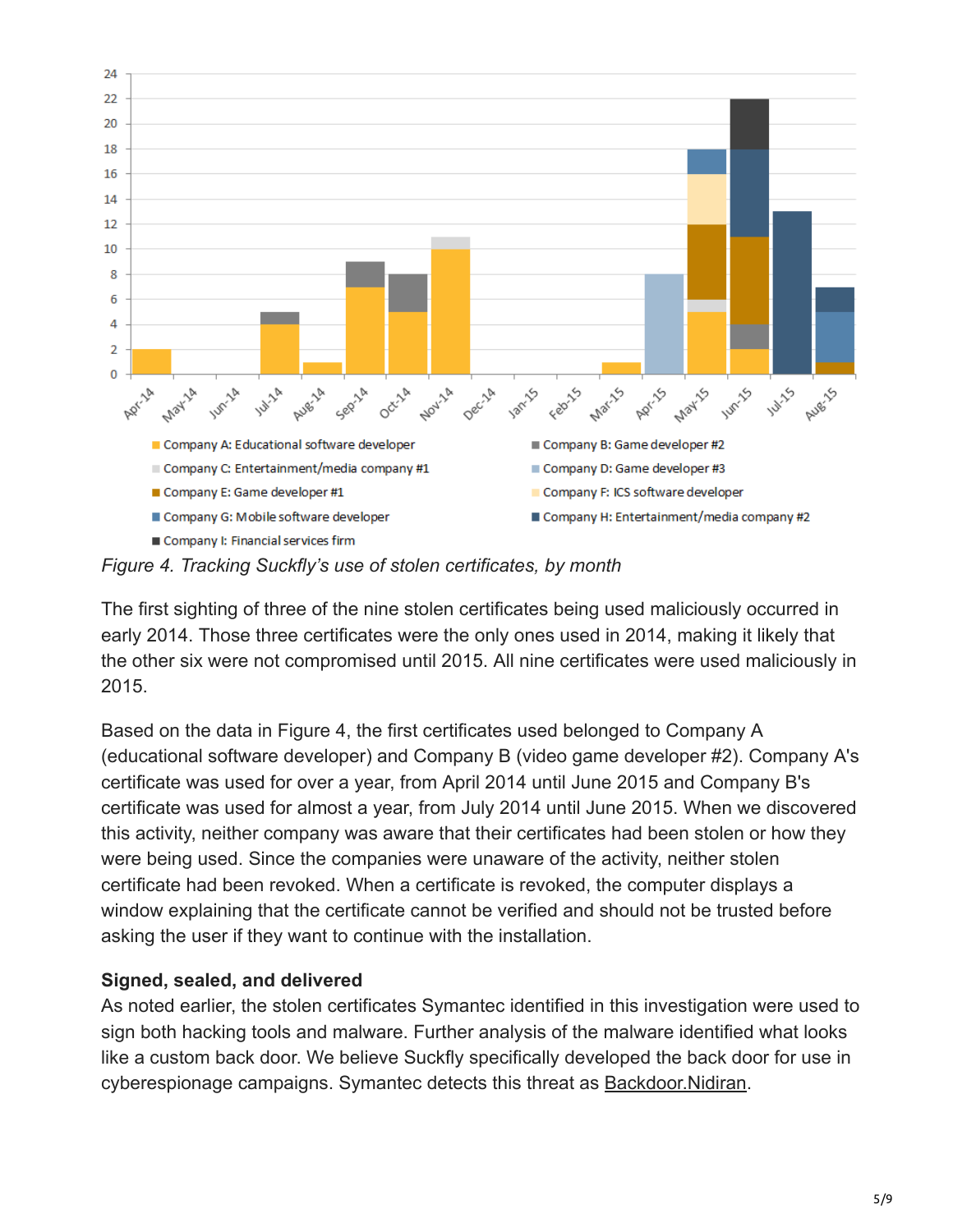Analysis of Nidiran samples determined that the back door had been updated three times since early 2014, which fits the timeline outlined in Figure 4. The modifications were minor and likely performed to add capabilities and avoid detection. While the malware is custom, it only provides the attackers with standard back door capabilities.

Suckfly delivered Nidiran through a strategic web compromise. Specifically, the threat group [used a specially crafted web page to deliver an exploit for the Microsoft Windows OLE](http://www.symantec.com/security_response/vulnerability.jsp?bid=70952) Remote Code Execution Vulnerability (CVE-2014-6332), which affects specific versions of Microsoft Windows. This exploit is triggered when a potential victim browses to a malicious page using Internet Explorer, which can allow the attacker to execute code with the same privileges as the currently logged-in user.

Once exploit has been achieved, Nidiran is delivered through a self-extracting executable that extracts the components to a .tmp folder after it has been executed. The threat then executes "svchost.exe", a PE file, which is actually a clean tool known as OLEVIEW.EXE. The executable will then load iviewers.dll, which is normally a clean, legitimate file. Attackers have been known to distribute malicious files masquerading as the legitimate iviewers.dll file and then use DLL load hijacking to execute the malicious code and infect the computer. This [technique is associated with the Korplug/Plug-x malware](https://community.broadcom.com/symantecenterprise/viewdocument?DocumentKey=92ba6c16-9661-478c-bda5-6427f3061ab6&CommunityKey=1ecf5f55-9545-44d6-b0f4-4e4a7f5f5e68&tab=librarydocuments) and is frequently used in China-based cyberespionage activity.

#### **High demand for code-signing certificates**

Suckfly isn't the only attack group to use certificates to sign malware but they may be the most prolific collectors of them. After all, [Stuxnet](http://www.symantec.com/security_response/writeup.jsp?docid=2010-071400-3123-99), widely regarded as the world's first known cyberweapon, was signed using stolen [certificates](http://www.welivesecurity.com/2010/07/22/why-steal-digital-certificates/) from companies based in Taiwan with dates much earlier than Suckfly. Other cyberespionage groups, including [Black Vine](http://www.symantec.com/content/en/us/enterprise/media/security_response/whitepapers/the-black-vine-cyberespionage-group.pdf) and [Hidden Lynx](https://www.google.com/url?sa=t&rct=j&q=&esrc=s&source=web&cd=1&cad=rja&uact=8&ved=0ahUKEwjJxpKJjKjLAhUY1GMKHac1DkEQFgggMAA&url=http%3A%2F%2Fwww.symantec.com%2Fcontent%2Fen%2Fus%2Fenterprise%2Fmedia%2Fsecurity_response%2Fwhitepapers%2Fhidden_lynx.pdf&usg=AFQjCNHSDsX6EuF1cDE0DELMKbjv4MP3lw), have also used stolen certificates in their campaigns**.**

In April 2013, a third-party vendor published a report about a cyberespionage group using custom malware and stolen certificates in their [operations](https://threatpost.com/winnti-cyberespionage-campaign-targets-gaming-companies-041113/77717/). The report documented an advanced threat group they attributed to China. Symantec tracks the group behind this activity as Blackfly and detects the malware they use as [Backdoor.Winnti.](https://www.symantec.com/security_response/writeup.jsp?docid=2011-102716-2809-99)

The Blackfly attacks share some similarities with the more recent Suckfly attacks. Blackfly began with a campaign to steal certificates, which were later used to sign malware used in targeted attacks. The certificates Blackfly stole were also from South Korean companies, primarily in the video game and software development industry. Another similarity is that Suckfly stole a certificate from Company D (see Figure 4) less than two years after Blackfly had stolen a certificate from the same company. While the stolen certificates were different, and stolen in separate instances, they were both used with custom malware in targeted attacks originating from China.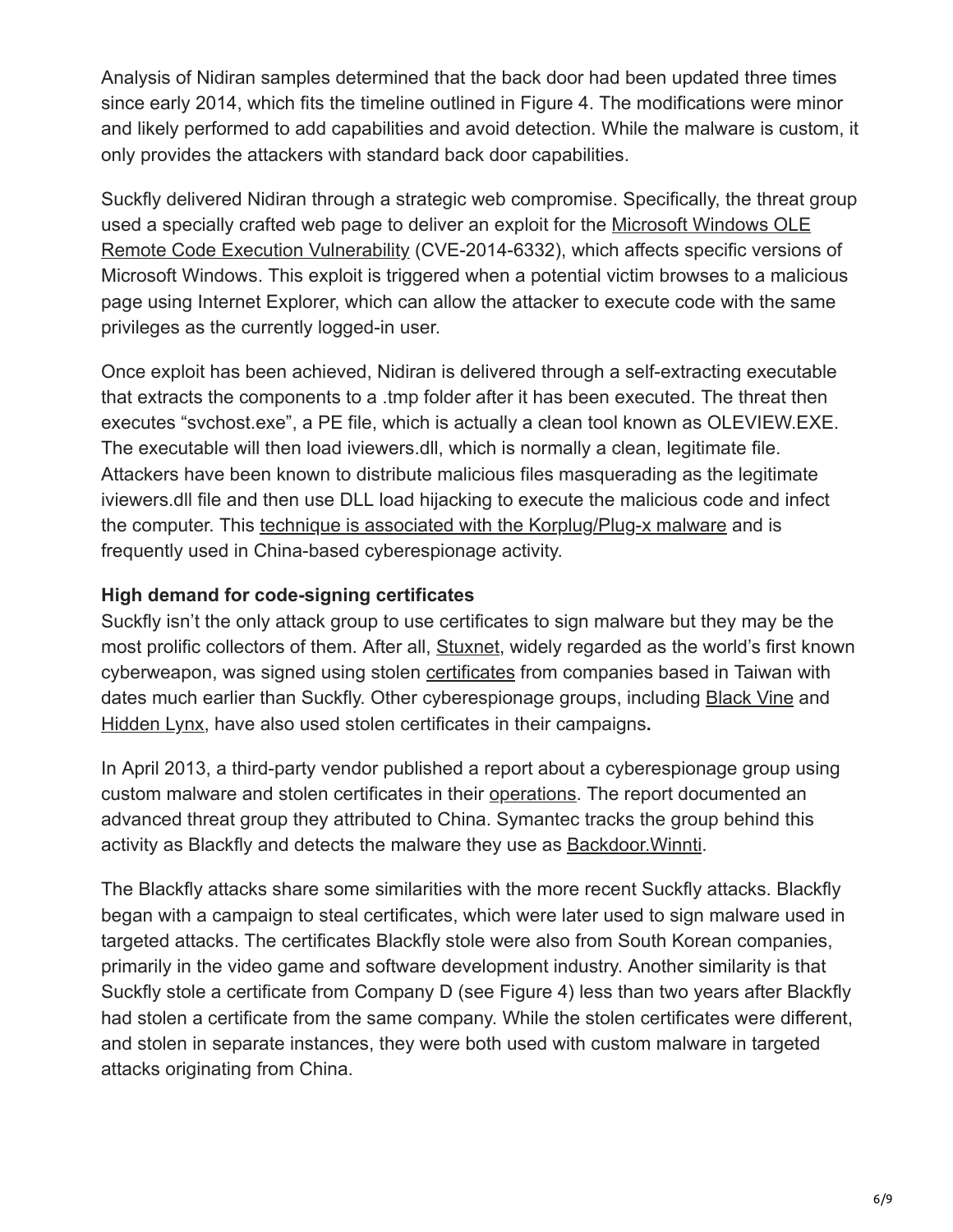#### **Why do attackers want signed malware?**

Signing malware with code-signing certificates is becoming more common, as seen in this investigation and the other attacks we have discussed. Attackers are taking the time and effort to steal certificates because it is becoming necessary to gain a foothold on a targeted computer. Attempts to sign malware with code-signing certificates have become more common as the Internet and security systems have moved towards a more trust and reputation oriented model. This means that untrusted software may not be allowed to run unless it is signed.

[As we noted in our previous research on the Apple threat landscape, some operating](https://support.apple.com/en-us/HT202491) systems, such as Mac OS X, are configured by default to only allow applications to run if they have been signed with a valid certificate, meaning they are trusted.

| ₩<br>≺<br>$\circ$                                                                                                                                                                                                                                            | <b>Security &amp; Privacy</b> | Q Search |
|--------------------------------------------------------------------------------------------------------------------------------------------------------------------------------------------------------------------------------------------------------------|-------------------------------|----------|
| General<br>FileVault<br>Firewall<br>Privacy<br>Change Password<br>A login password has been set for this user<br>$\vee$ Require password immediately $\circ$ after sleep or screen saver begins<br>Show a message when the screen is locked Set Lock Message |                               |          |
| Allow apps downloaded from:                                                                                                                                                                                                                                  |                               |          |
| Mac App Store<br>Mac App Store and identified developers<br>Anywhere                                                                                                                                                                                         |                               |          |
|                                                                                                                                                                                                                                                              |                               |          |
| Click the lock to prevent further changes.                                                                                                                                                                                                                   |                               | Advanced |

*Figure 5. Mac OS X can be configured to only permit trusted apps to execute*

However, using valid code-signing certificates stolen from organizations with a positive reputation can allow attackers to piggyback on that company's trust, making it easier to slip by these defenses and gain access to targeted computers.

## **Conclusion**

Suckfly paints a stark picture of where cyberattack groups and cybercriminals are focusing their attentions. Our investigation shines a light on an often unknown and seedier secret life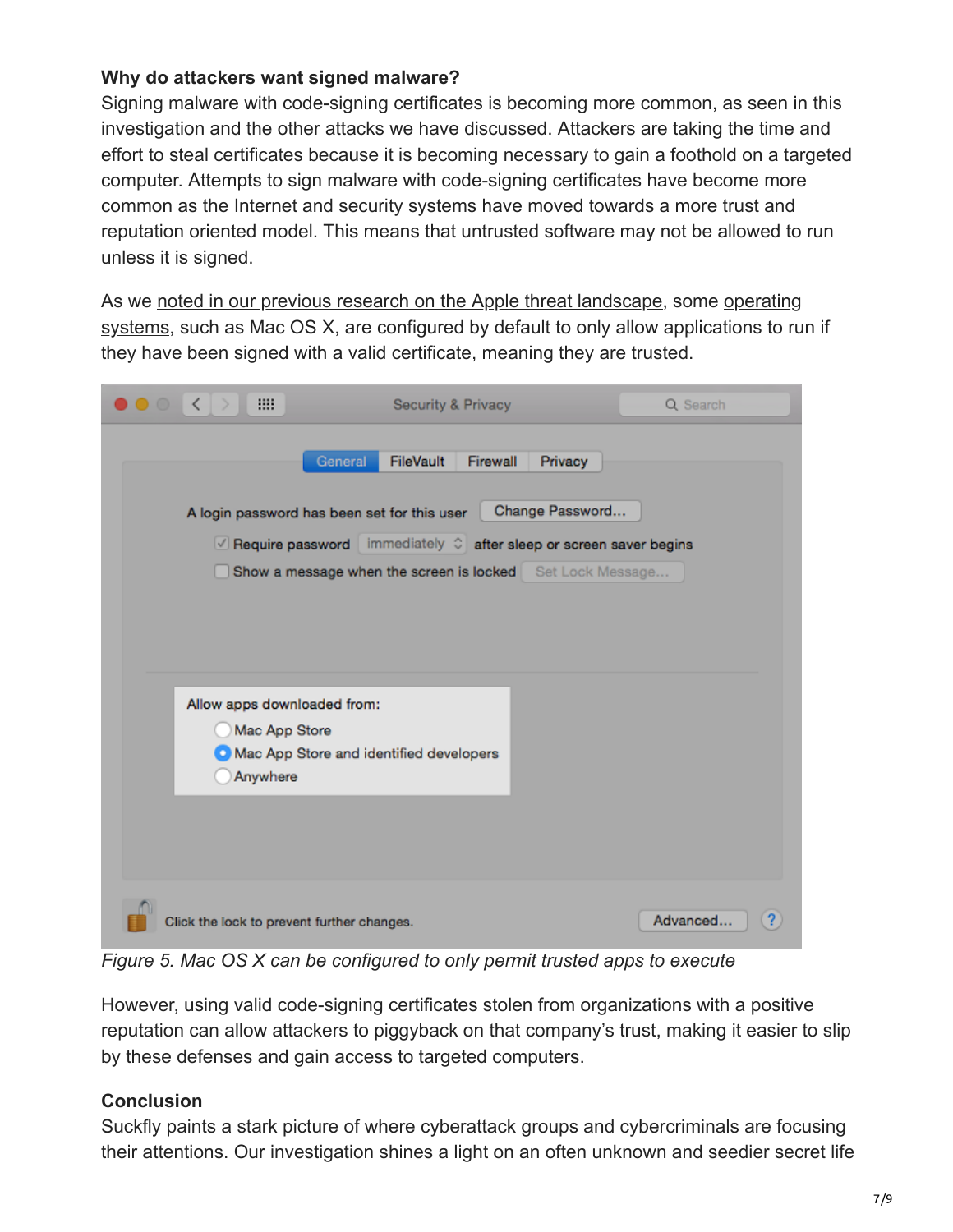of code-signing certificates, which is completely unknown to their owners. The implications of this study shows that certificate owners need to keep a careful eye on them to prevent them from falling into the wrong hands. It is important to give certificates the protection they need so they can't be used maliciously.

The certificates are only as secure as the safeguards that organizations put around them. Once a certificate has been compromised, so has the reputation of the organization who signed it. An organization whose certificate has been stolen and used to sign malware will always be associated with that activity.

Symantec monitors for this type of activity to help prevent organizations from being tied to malicious actions undertaken with their stolen certificates. During the course of this investigation, we ensured that all certificates compromised by Suckfly were revoked and the affected companies notified.

[Over the past few years, we have seen a number of advanced threats and cybercrime](https://community.broadcom.com/symantecenterprise/viewdocument?DocumentKey=237adfd4-eb62-43b4-8424-78ea5f427b80&CommunityKey=1ecf5f55-9545-44d6-b0f4-4e4a7f5f5e68&tab=librarydocuments) groups who have stolen code-signing certificates. In all of the cases involving an advanced threat, the certificates were used to disguise malware as a legitimate file or application.

As this trend grows, it is more important than ever for organizations to maintain strong cybersecurity practices and store their certificates and corresponding keys in a secure [environment. Using encryption, and services such as Symantec's Extended Validation \(EV\)](http://www.symantec.com/code-signing/extended-validation/data-sheets-white-papers/) Code Signing, and [Symantec's Secure App Service](https://www.symantec.com/code-signing/secure-app-service/) can provide additional layers of security.

## **Protection**

Symantec has the following detections in place to protect against Suckfly's malware:

## **Antivirus**

## **Intrusion prevention system**

## **Further information**

- To learn more about Symantec's digital certificate solutions for code signing, please visit our [Code Signing Information Center](https://www.symantec.com/page.jsp?id=code-signing-information-center).
- To learn more about how best to protect your code-signing certificates, read our [whitepaper: Securing Your Private Keys As Best Practice for Code Signing](https://www.symantec.com/content/en/us/enterprise/white_papers/b-securing-your-private-keys-csc-wp.pdf) **Certificates**

# **Update – March 18, 2016**

#### **Indicators of compromise**

**File hashes**